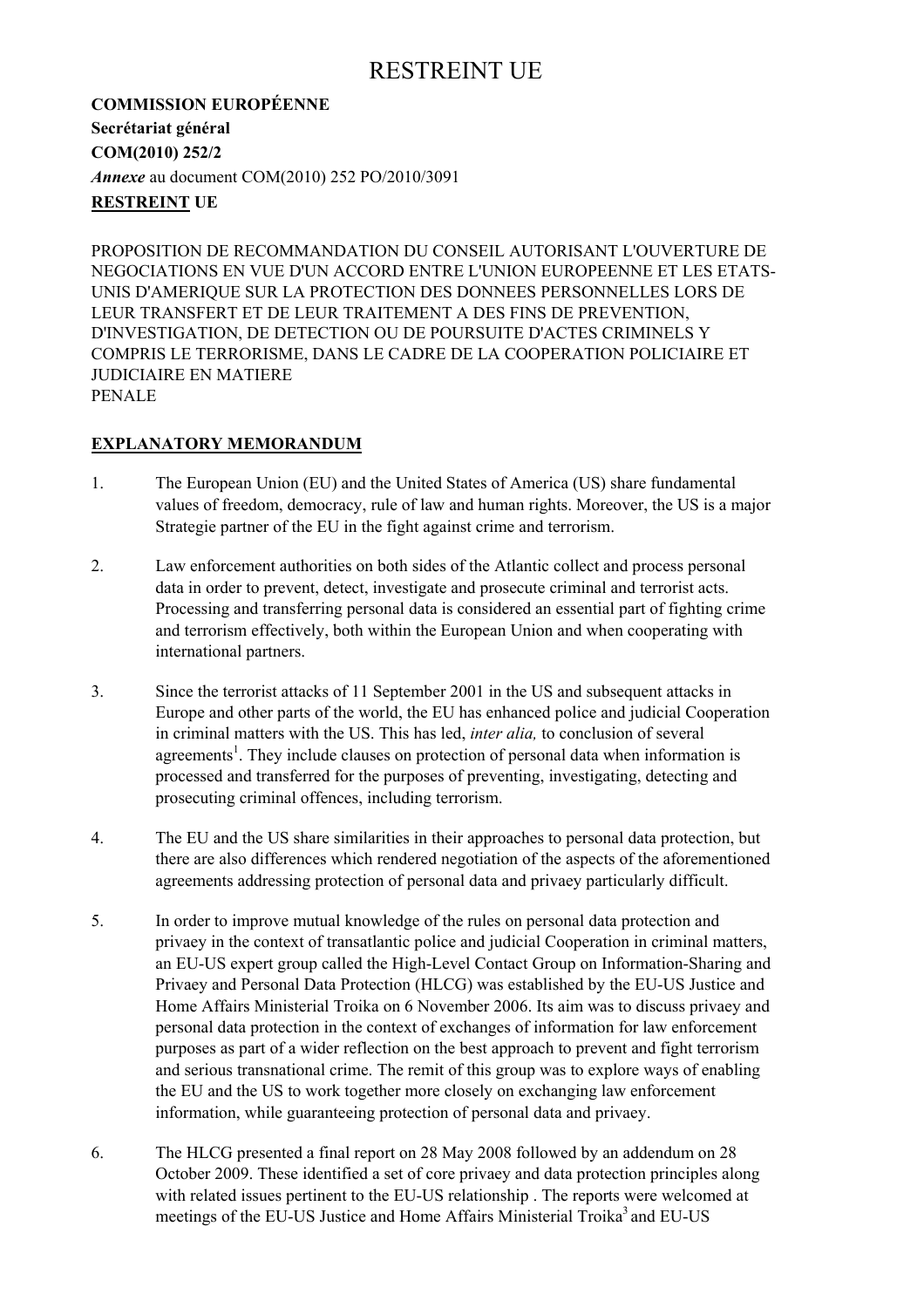summits<sup>4</sup>, paving the way for negotiation of a binding international agreement as the next step forward.

- 7. In the Stockholm Programme<sup>5</sup> the European Council invited the Commission to propose a 'recommendation for the negotiation of a data protection and, where necessary, datasharing agreement for law enforcement purposes with the US, building on the work carried out by the EU-US High-Level Contact Group on data protection' ('the agreement')-
- 8. The European Parliament has, in turn, called for an EU-US agreement ensuring adequate protection of civil liberties and personal data<sup>6</sup>.
- 9. A consultation process was launched in early 2010 as part of the preparatory work for this recommendation. A public consultation was posted on the 'Your voice in Europe' website on Europa from 28 January to 12 March 2010. 77 responses were received, two thirds of which were from Citizens, 22 from organisations and 4 from public authorities. Amongst Citizens, the general sentiment was concern about increased data-sharing or, indeed, about sharing any data at all, There was some scepticism about the security of data when transferred and processed and about the subsequent use made of it by US authorities. The overwhelming plea from organisations was for clarity — of terms, obligations and procedures — and also as regards how the agreement will fit in with existing agreements. An agreement that improved legal certainty and removed discrepancies between the two legal systems would be welcome. In general, organisations favoured a broad scope but were divided on the issue of transfers from private entities to police and judicial authorities. The responses from public authorities were detailed. They emphasised the importance of the agreement having a wide scope but clear and limited purpose, establishing binding, legally enforceable data protection standards relating to data transfers for law enforcement purposes only. The agreement should establish standards at least equivalent to those already set at European level! and should contain principles that will apply to existing and future agreements, including bilateral ones. The replies and a summary are available on the website of the Commission's Directorate-General for Justice, Freedom and Security<sup>7</sup>.
- 10. Moreover, meetings on this subject with data protection, private-sector, police and judiciary stakeholders were held in February and March 2010.
- 11. The meeting with the data protection stakeholders, representing national and European data protection supervisory authorities, data protection officers (Eurojust and Europol) and government departments in charge of data protection (Ministries of Justice and of the Interior) produced a consensus that a legally binding EU-US framework agreement on personal data protection based on the HLCG data protection principles was welcome. It would need to be complemented by more detailed agreements with specific data protection provisions, as such a framework agreement could not by itself be the legal basis for any data transfers from the EU to the US. Participants were divided on whether the material scope of the agreement should be defined narrowly to restrict it to police and judicial cooperation in criminal matters only or should also extend to use of visa, asylum and immigration data for law enforcement purposes. The majority of participants were in favour of the agreement covering private-to-government and government-to-government data transfers. Most favoured the idea that the agreement should apply to existing and future bilateral agreements between the EU and individual EU Member States and the US, though some acknowledged that extending the scope to existing agreements might prove difficult in practice and might only be achieved over time. Participants also commented on further aspects of a future agreement (e.g. non-discrimination and judicial redress) and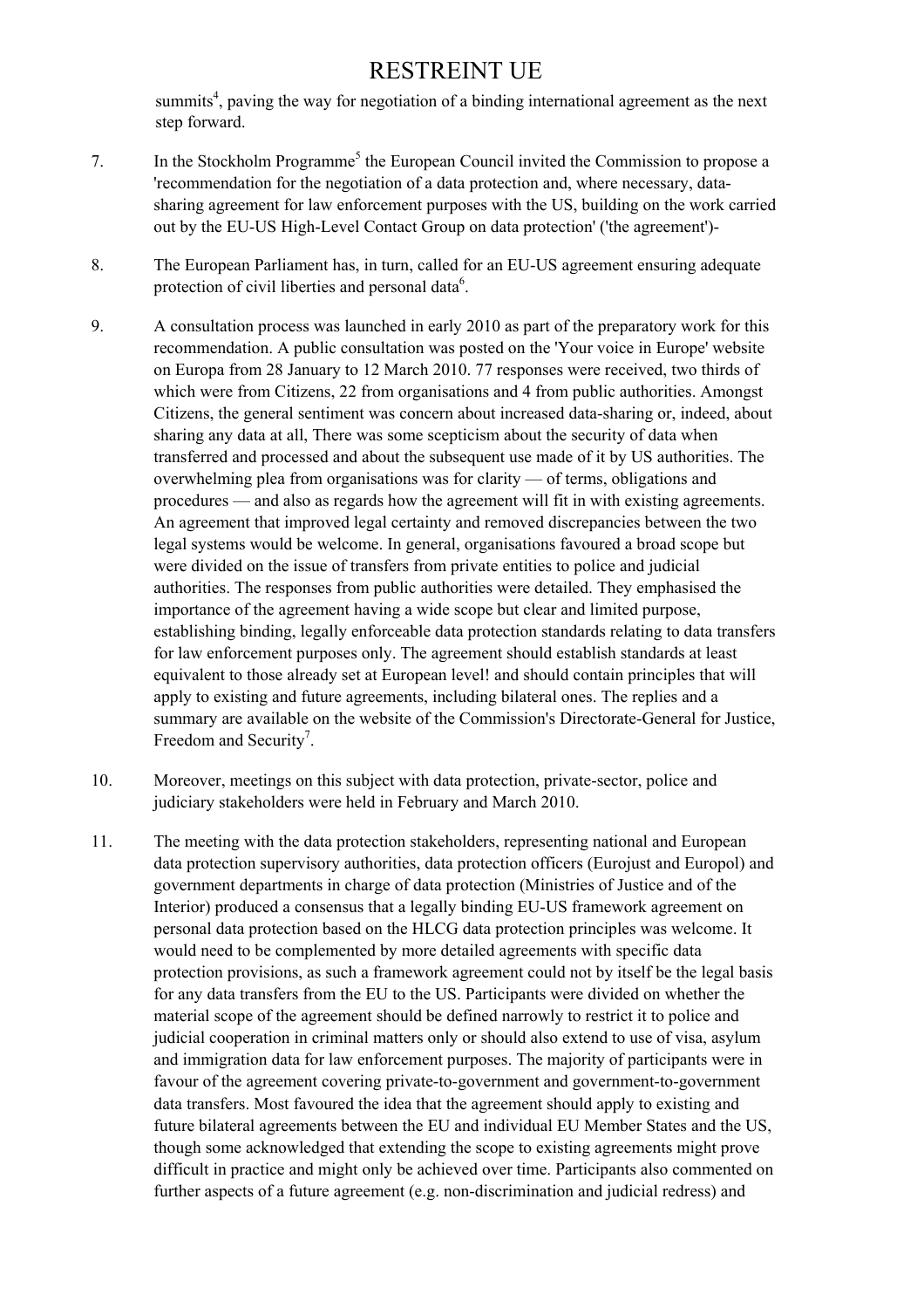pointed to other subjects in addition to those addressed by the HLCG (data minimisation, liability, time limits on data retention and others).

- 12. Participants in the meeting with representatives of the private sector, including airlines, banks, security and telecommunications companies and advocacy groups, likewise favoured a narrow scope for the agreement, limited to data protection principles. There was concern about exposure to (additional) requests or obligations from police authorities and strong demand for a well defined data privacy framework in the event of transfers of personal data between the EU and the US for the purposes of preventing and fighting crime and terrorism. Transparency, notice to data subjects, access to data and redress were highlighted as particularly important aspects. There was also concern about direct transmission to the US, for law enforcement purposes, of personal data originally gathered for commercial purposes by the private sector.
- 13. A meeting with police and judicial stakeholders was held on 10 March 2010. Participants favoured a narrow scope for the agreement, limited to data protection principles. The majority were also in favour of covering visa, asylum and immigration data transferred for law enforcement purposes. From a law enforcement perspective, there are no watertight borders between police cooperation, judicial cooperation and use of visa, asylum and immigration data for law enforcement purposes. Including civil law cooperation was considered premature. The majority were also in favour of the agreement covering private-to-government and government-to-government data transfers. On judicial redress in the US, different approaches were taken, ranging from concentrating on indirect redress to a cooperation mechanism between the EU and the US, via the EU aiming to set 'goalbased standards' where the US would have to look for solutions to ensure judicial redress in the agreement. Participants favoured the idea that the agreement should be without prejudice to existing EU and bilateral agreements with the US or to international agreements to which the US and Member States are party (including at UN level), clearly signalling that existing agreements should be considered *'acquis'.* Europol and Eurojust stressed their authority to conclude international agreements but were Willing to consider adaptations if the agreement provided higher standards than their bilateral agreements with the US.

\*\*\*

- 14. In the light of the foregoing, the Commission considered the various policy options for further action. 'Doing nothing' was not considered viable since the legal uncertainties described would persist. As the consultations have shown, concerns would still be voiced about the insufficient legal framework for protecting personal data when transferred from the EU to the US and processed for the purpose of preventing, investigating, detecting or prosecuting criminal offences, notably because of differences regarding the scope of restrictions or exemptions to privacy rights, non-discriminatory access to the courts and independent public supervision. The aforementioned European Parliament resolution points in the same direction. A non-binding agreement (e.g. an exchange of letters) would also fail to dispel the legal uncertainties.
- 15. The Commission considers the US's accession to the 1981 Council of Europe Convention for the Protection of Individuals with regard to Automatic Processing of Personal Data and to its Additional Protocol with regard to Automatic Processing of Personal Data regarding supervisory authorities and transborder data flows of 8 November 2001 (ETS No 181) a desirable Step. This option would be generally beneficial for protection of personal data transferred between the EU and the US because the Convention is open for accession by non-Council of Europe Member States, has been ratified by all EU Member States and provides a recognised international standard made up of legally binding data protection principles. However, the Convention allows derogations from the basic principles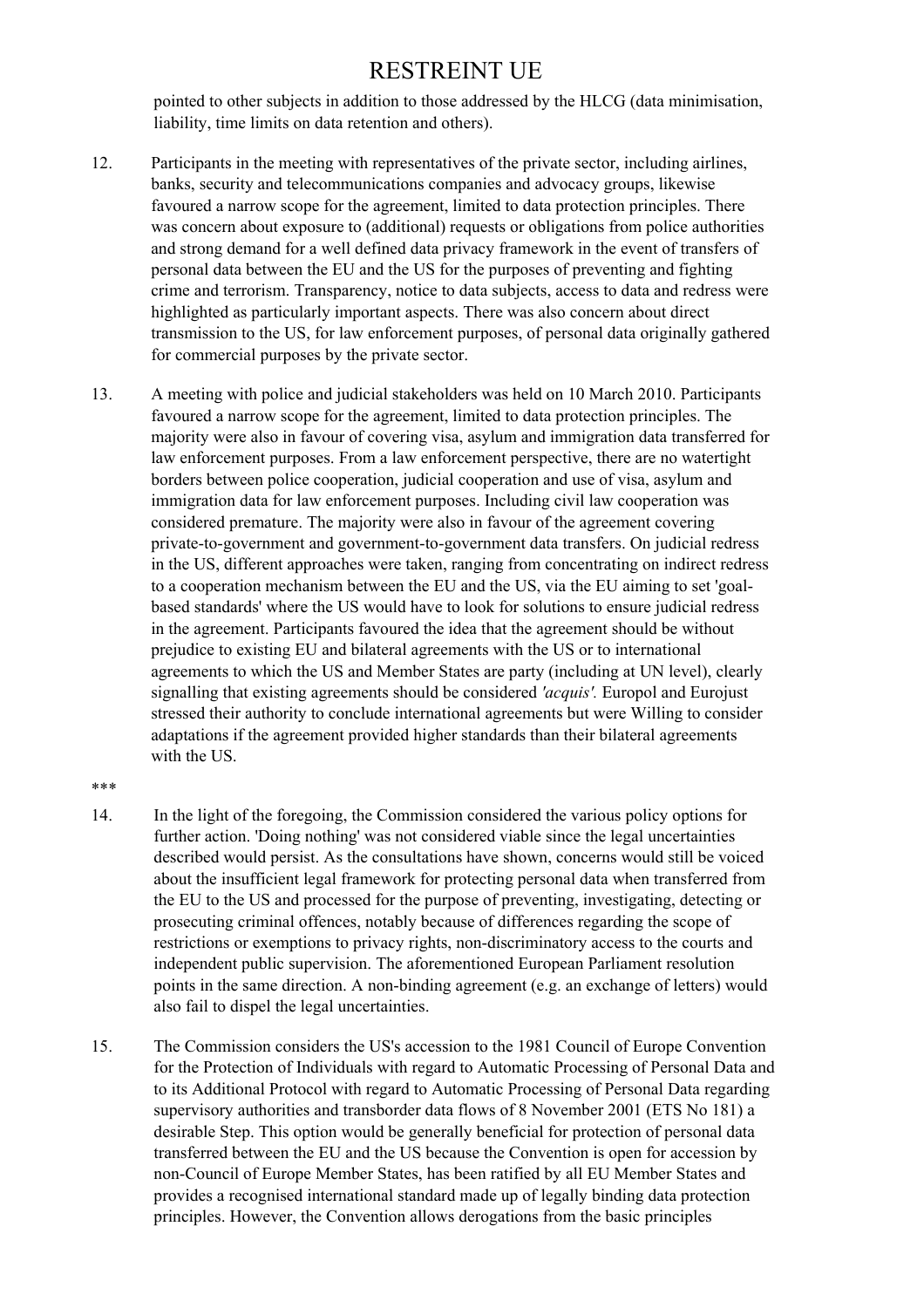governing data protection in the context of data processing for police, State security or crime suppression purposes, the very purposes for which the European Union is contemplating an agreement with the US. While the US's accession to the Council of Europe Convention and its Additional Protocol is a desirable goal that should be pursued, it would not be sufficient to address the issues raised.

16. In the Commission's view, and in line with the broad consensus of the consultations, a legally binding agreement would therefore be the preferred option to provide legal certainty. Ideally, the agreement should lay down high data protection standards for transferring and processing personal data for the purpose of preventing, investigating, detecting or prosecuting criminal offences which provide effective rights for the data subject. Such an agreement is also considered advantageous for competent public authorities because it would provide a complete, self-contained and agreed set of data protection standards which by itself would bring added value for transatlantic cooperation in fighting crime, including terrorism. It is for that reason that the Commission proposes a personal scope encompassing European Union institutions, bodies, offices and agencies, European Union Member States and US public authorities and a wide temporal scope of the agreement so as to establish a single reference framework for transatlantic data transfer for the purposes of police and judicial cooperation in criminal matters. Such approach was supported notably by data protection experts. Moreover, the agreement shall apply to data transfers and processing concerning criminal intelligence<sup>8</sup> but not to those concerning essential national security interests and specific intelligence activities in the field of national security because matters of national security remain the sole responsibility of the Member States. National security interests will have to be defined narrowly in order not to unduly limit the scope of the agreement.

\*\*\*

The aims of the future EU-US agreement should be fourfold:

- The agreement should ensure a high level of protection of the fundamental rights and freedoms of individuals, in particular the right to protection of personal data, in line with the requirements of the Charter of Fundamental Rights of the European Union ('the Charter') and the Treaty of Lisbon, when personal data are transferred between the EU and the US and processed for the purpose of preventing, investigating, detecting or prosecuting crime, including terrorism, in the framework of police cooperation and judicial cooperation in criminal matters.
- The agreement should provide a clear and coherent legally binding framework of personal data protection standards that must be met when personal data are transferred between the EU and the US and processed for the aforementioned purposes. Such a framework should remove the uncertainties and bridge the gaps in protection created in the past because of significant differences between EU and US data protection laws and practices. The agreement itself should therefore provide enforceable data protection standards and establish mechanisms for implementing them effectively. The latter may imply additional costs for public authorities in view of additional assistance and supervision tasks.
- The agreement should provide a high level of protection for personal data transferred to and subsequently processed in the US for the purpose of preventing, investigating, detecting or prosecuting criminal offences, taking into account the specifies of police and judicial cooperation in criminal matters and also of the US legal system. These imply placing some limitations or restrictions on the rights of data subjects which, due to the specific characteristics of the matter, should be limited to criminal and judicial proceedings. It therefore follows that it would not be desirable to widen the scope of the future agreement to administrative proceedings.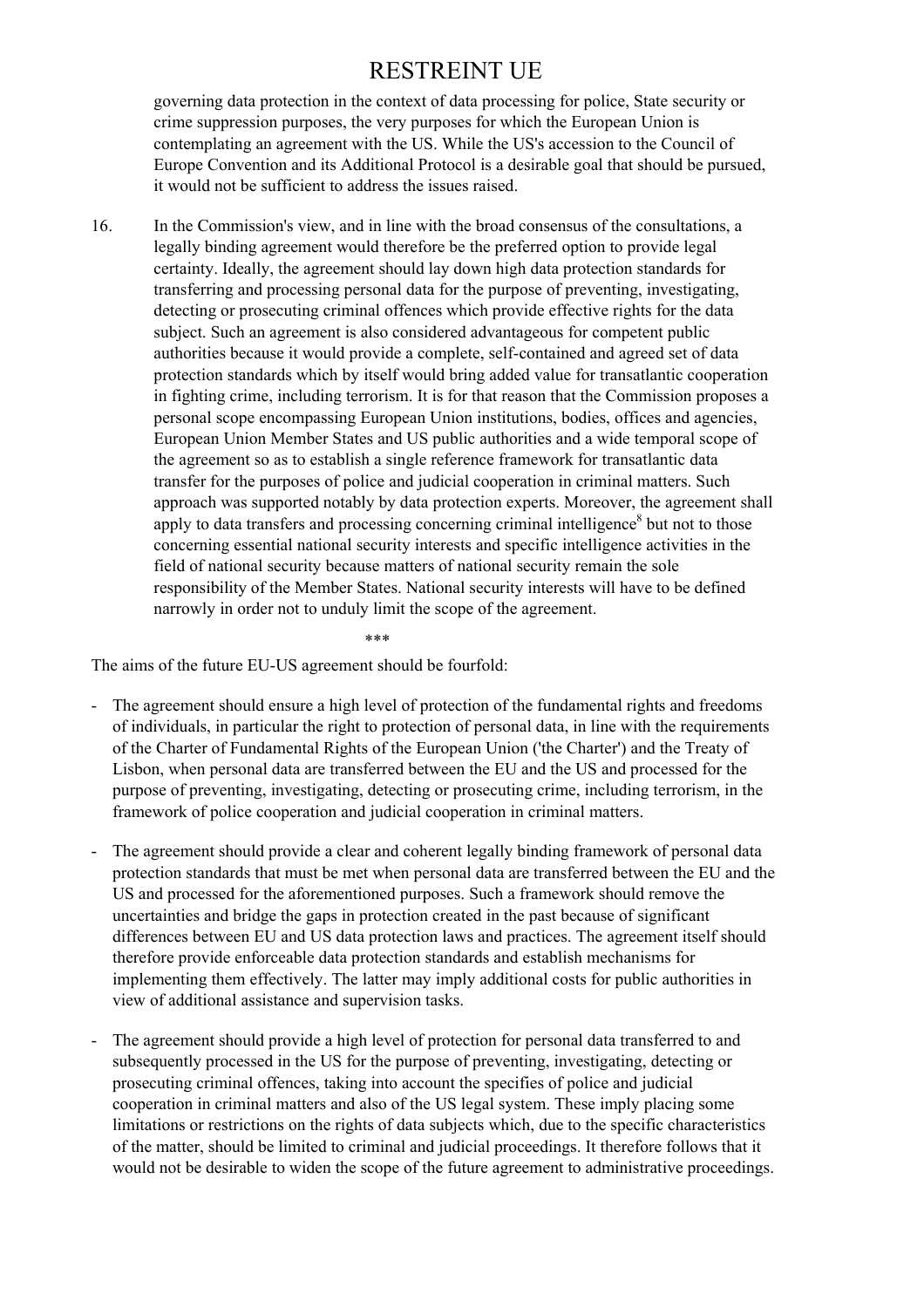The agreement would not do away with the requirement for a specific legal basis for transfers of personal data between the EU and the US, with specific data protection provisions tailored to the particular category of personal data in question. Nonetheless, the agreement should facilitate police and judicial cooperation between the EU and the US, including transfers of personal data for the purpose of preventing, investigating, detecting or prosecuting crime, including terrorism, in the framework of police cooperation and judicial cooperation in criminal matters. It would guarantee a high level of protection of personal data for such transfers, thereby building trust in the legal framework governing them.

Article 7 of the Charter enshrines the fundamental right to respect for private and family life. Article 8 of the Charter enshrines the fundamental right to protection of personal data of every individual and defines the basic principles for protection of personal data, which include the data subject's right of access and control by an independent authority. Article 47 of the Charter provides for the right to an effective remedy and to a fair trial. The Charter has the same legal force as the Treaties pursuant to Article 6(1) of the Treaty on the European Union (TEU). Moreover, pursuant to Article 6(3) of the TEU, the fundamental rights guaranteed by the European Convention for the Protection of Human Rights and Fundamental Freedoms (ECHR) constitute general principles of European Union law. Article 8 of the ECHR also enshrines the right to respect for private and family life. Furthermore, the newly introduced Article 16 of the Treaty on the Functioning of the European Union (TFEU) provides for protection of personal data in the EU. On that basis, the European Parliament and the Council are empowered to adopt — as co-legislators — rules on processing of personal data by EU institutions, bodies, offices and agencies and by the Member States when carrying out activities which fall within the scope of EU law along with rules governing the free movement of such data.

- 19. In addition to EU primary law and relevant case law of the European Court of Justice and the European Court of Human Rights, EU secondary legislation on protection of personal data constitutes the benchmark for the data protection Standards in the agreement. This EU *acquis* needs to be taken fully into account, notably: Directive 95/46/EC on the protection of individuals with regard to the processing of personal data and on the free movement of such data<sup>9</sup>; Directive 2002/58/EC concerning the processing of personal data and the protection of privacy in the electronic Communications sector<sup>10</sup>: Framework Decision 2008/977/JHA on the protection of personal data processed in the framework of police and judicial Cooperation in criminal matters<sup>11</sup>; and Regulation (EC) No  $45/2001$  on the protection of individuals with regard to the processing of personal data by the Community institutions and bodies and on the free movement of such data $12$ .
- 20. Other international instruments on protection of personal data are also important reference documents, in particular: the Council of Europe Convention for the Protection of Individuals with regard to Automatic Processing of Personal Data (ETS No 108) and its Additional Protocol with regard to Automatic Processing of Personal Data regarding supervisory authorities and transborder data flows (ETS No 181); Recommendation No R(87) 15 regulating the use of personal data in the police sector; the United Nations guidelines concerning computerised personal data files; and the Organisation for Economic Cooperation and Development Recommendation concerning guidelines governing the protection of privacy and transborder flows of personal data.
- 21. The HLCG laid the ground by identifying a set of data protection principles and related issues. The objective of the HLCG was to identify common features between the EU and US frameworks for protection of personal data. The negotiations with the US should build on the HLCG principles but not be limited to them because they are not sufficient in themselves. The principles are worded in a very general way and would benefit from further elaboration to spell out in more detail how they should be implemented effectively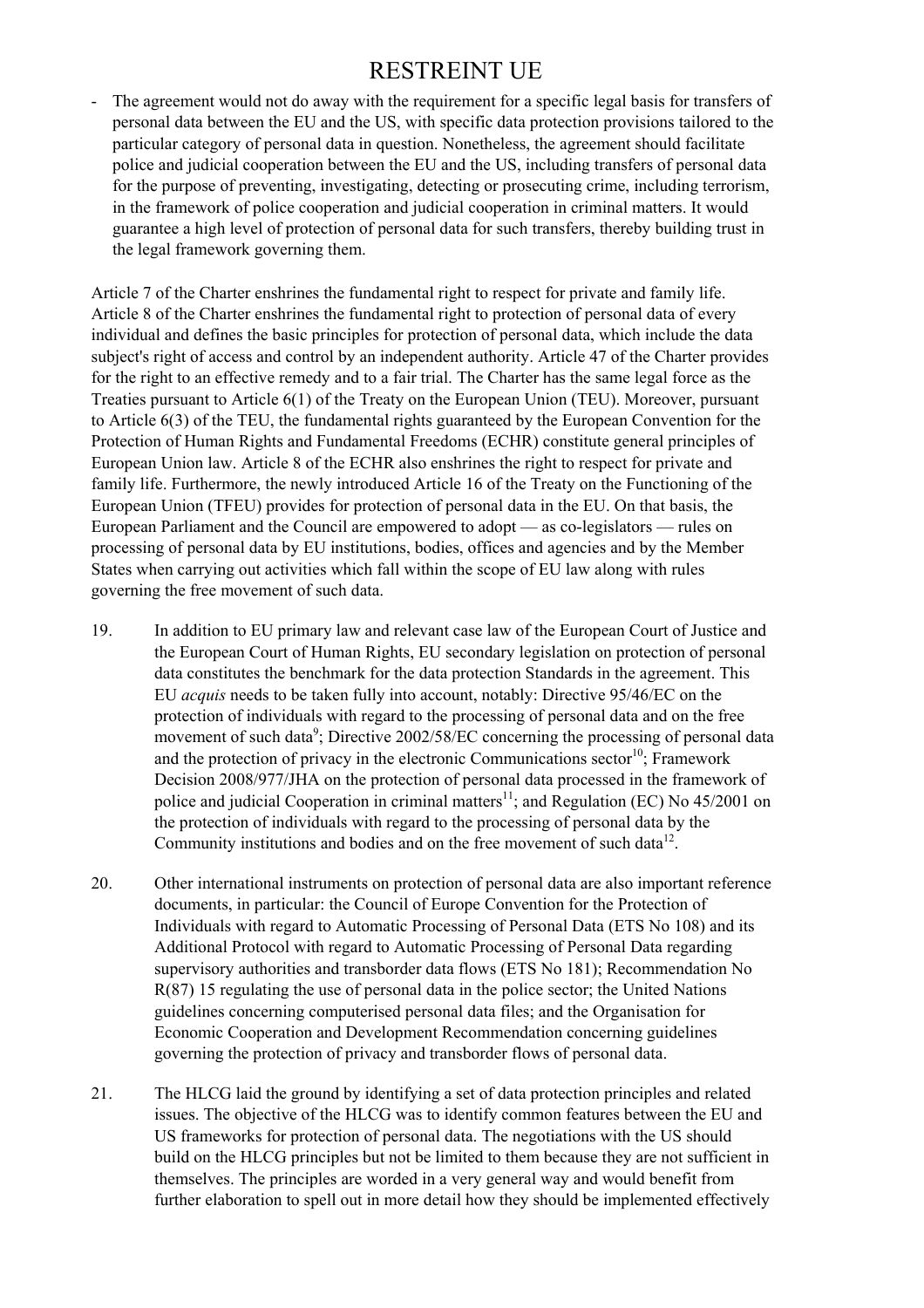in practice. Moreover, terminology used in the HLCG principles leaves room for Interpretation by either side and therefore requires clarification. Finally, additional issues, e.g. liability and compensation, also need to be addressed in the agreement. This assessment was confirmed in the consultation process, during which the need for finetuning the HLCG data protection principles and adding other essential data protection principles was stressed repeatedly. The final result of the negotiations should be in line with the Union's personal data protection standards described above.

- 22. The envisaged agreement should be based on Article 16 of the TFEU, in conjunction with Article 216 thereof.
- 23. In line with Article 218 paragraph 3 of the TFEU, the Commission should be nominated as the Union negotiator.
- 24. In line with Article 218 paragraph 10 of the TFEU, the European Parliament should be immediately and fully informed at ail stages of the procedure.

\* \* \*

25. The Commission therefore recommends that the Council authorise the opening of negotiations with the United States of America for an agreement, based on Article 16 of the TFEU on protection and free movement of personal data, when personal data are transferred and processed for the purpose of preventing, investigating, detecting or prosecuting criminal offences, including terrorism, in the framework of police cooperation and judicial cooperation in criminal matters within the scope of Chapter 4 or 5 of Title V of Part Three of the TFEU.

#### US-Europol Cooperation Agreement:

http://www.europol.europa.eu/Iegal/agreements/Agreements/I6268-2.pdf;; US-Eurojust agreement: http://www.eurojust.europa.eu/official\_documents/Agreements/061I06JBJ-US cooperation agreement .p d f:

2007 Agreement between the European Union and the United States of America on the processing and transfer of Passenger Name Record (PNR) data by air carriers to the United States Department of Homeland Security (DHS), OJ L 204, 4.8.2007, p. 16; Agreement on mutual legal assistance between the European Union and the United States of

America (OJL 181, 19.7.2003, p. 34).

http://register.consilium.europa.eu/pdf/en/09/stl5/stl5851 .en09.pdf.

Joint Statement of 28 October 2009:

http://register.consilium.europa.eu/pdf/eny09/stl5/stl5184.en

09.pdf. 2008 EU-US Summit:

http://wwwxonst!îum.europa**.eij**/uedocs/cms\_Data/docs/pressdata/ep/er/î 01043 .pdf; 2009 EU-US Summit: http://ec.europa.eu/external\_relations/us/sumî

î\_09/docs/declaration\_en.pdf.

Cf. Resolution 2008/2 Ï99 of March 2009; most recently, recommendation of the Committee on Civil Liberties, Justice and Home Affairs of 5 February 2010, doc. A7-0013/2010.

http://ec.europa.eu/justice\_home/news/consuiting\_public/news\_consulting\_0005\_en.htm. Cf. Article 2(c) of the Framework Décision 2006/96O/JHA on simplifying the exchange of information and intelligence between law enforcement authorities of the Member States of the European Union (OJ L 386, 29.12.2006, p. 89).

OJ L281, 23.11.1995, p. 31.

OJ L 201, 31.7.2002, p. 37, as amended by Directive 2009/136/EC of the European Parliaraent and of the Council of 25 November 2009 amending Directive 2002/22/EC on universal service and users' rights relating to electronic communications networks and services, Directive 2002/58/EC concerning the processing of personal data and the protection of privacy in the electronic communications sector and Régulation (EC) No 2006/2004 on coopération between national authorities responsable for the enforcement of

http://register.consilium.europa.eii/pdf/en/09/stl7/stl7024.en09.pdf.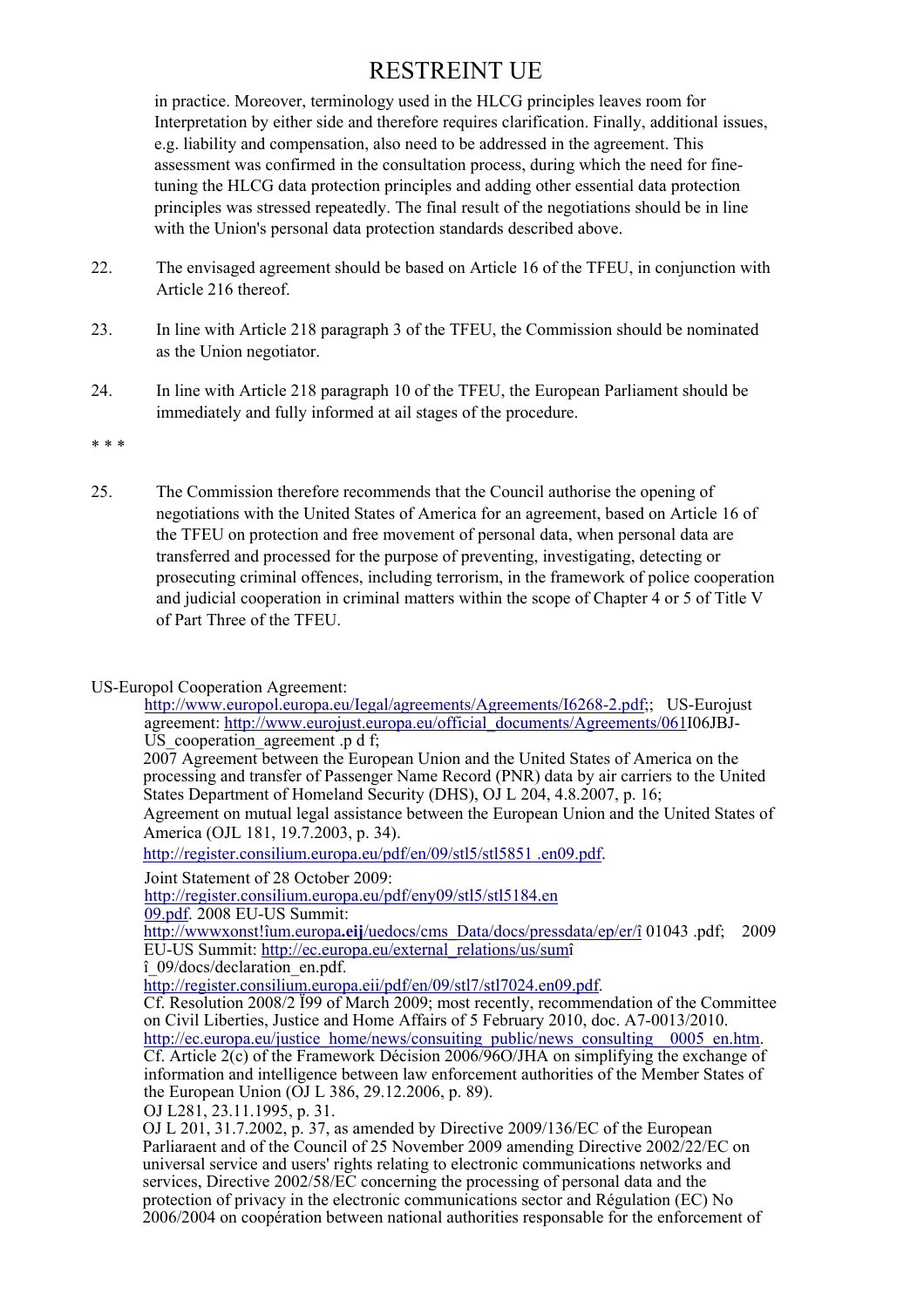consumer protection Iaws (Text with EEA relevance) (OJ L 337, 18.12.2009, p. 11). O J L 350, 30.12.2008, p. 60. O J L 8, 12.1.2001, p. 1.

### Proposal for a **COUNCIL RECOMMENDATION**

**to authorise the opening of negotiations for an agreement between the European Union and the United States of America on protection of personal data when transferred and processed for the purpose of preventing, investigating, detecting or prosecuting criminal offences, including terrorism, in the framework of police cooperation and judicial cooperation in criminal matters** 

In the light of the foregoing considerations, the Commission recommends that the Council:

- authorises the Commission to negotiate with the United States of America for an agreement, based on Article 16 of the TFEU on protection and free movement of personal data, when personal data are transferred and processed for the purpose of preventing, investigating, detecting or prosecuting criminal offences, including terrorism, in the framework of police cooperation and judicial cooperation in criminal matters within the scope of Chapter 4 or 5 of Title V öo Part Three of the TFEU;
- issues the annexed negotiating directives;
- designates a special committee, in consultation with which the negotiations must be conducted.

#### RESTREINT UE **NEGOTIATING DIRECTIVES**

The Commission shall, in the course of negotiations, aim to achieve the specific objectives set out in detail below [while reflecting, to the extent practicable, the recommendations made by the European Parliament in its Resolution ###] :

- 1. The purpose of the Agreement shall be to ensure a high level of protection of the fundamental rights and freedoms of individuals when personal data are transferred and processed to and by competent public authorities of the European Union and its Member States and the US for the purpose of preventing, investigating, detecting or prosecuting crime, including terrorism, in the framework of police cooperation and judicial cooperation in criminal matters within the scope of Chapter 4 or Chapter 5 of Title V of Part Three of the Treaty on the Functioning of the European Union. it shall lay down legally binding arid enforceable data protection standards for such processing and establish mechanisms to ensure effective application' of those standards in practice.
- 2. The Agreement shall provide for a high level of data protection standards in line with the rights, freedoms and principles set out in the Charter of Fundamental Rights of the European Union, the European Convention for the Protection of Human Rights and Fundamental Freedoms and EU secondary legislation for the protection of privacy and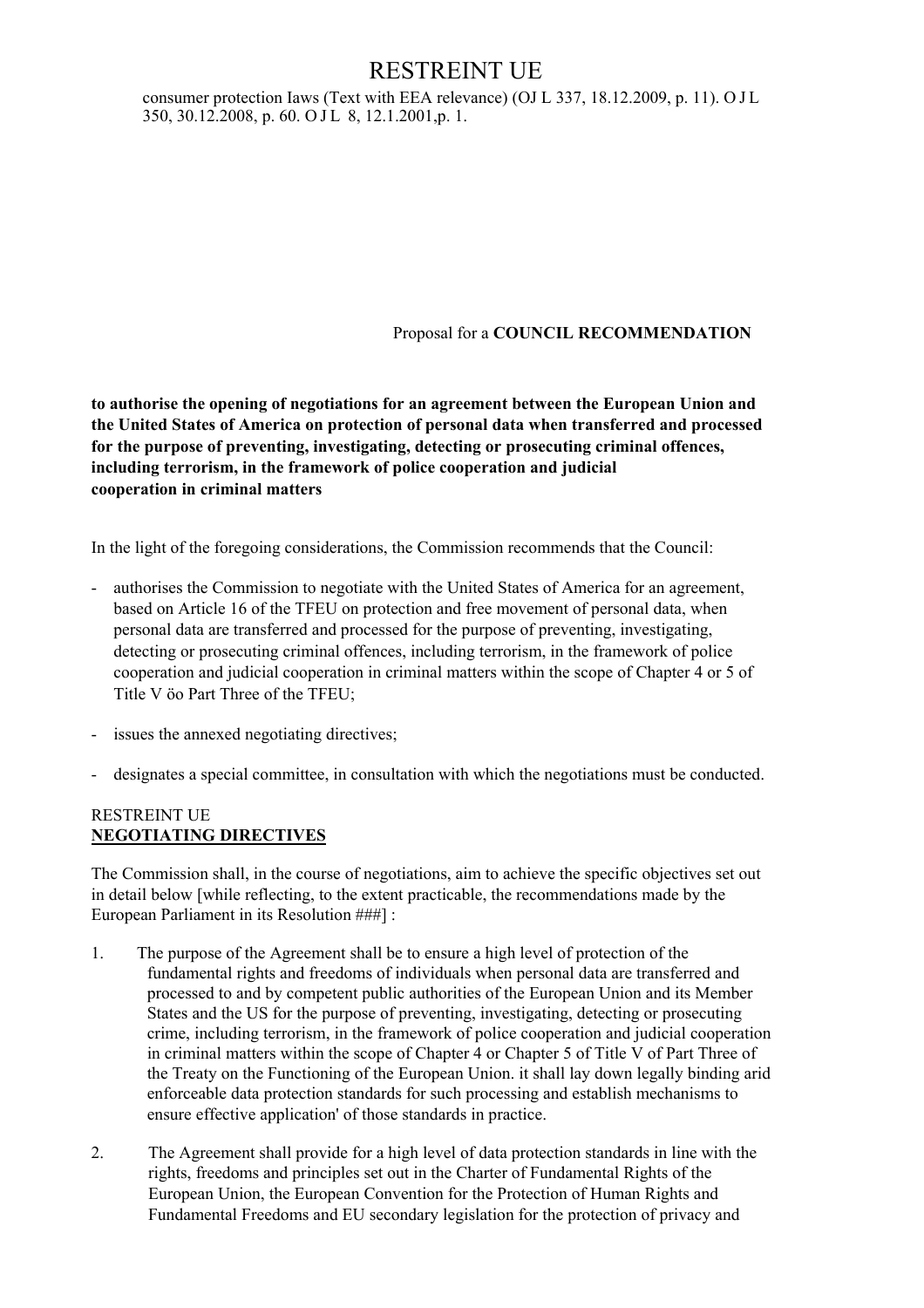personal data. The Agreement shall, in particular: ensure protection of everyone's personal data, regardless of nationality or place of residence; provide that such data must be processed fairly for specified purposes and on a legitimate basis laid down by law; stipulate that everyone has the right of access to data which have been collected concerning Mm or her, including the right to have them rectified; and guarantee that compliance with these rules shall be subject to control by an independent public authority, in line with Article 8 of the Charter of Fundamental Rights of the European Union.

- 3. The Agreement shall explicitly State that it creates enforceable rights for data subjects.
- 4. The Agreement shall apply to all future EU or Member States personal data transfer and processing agreements with the US for the purpose of preventing, investigating, detecting or prosecuting criminal offences, including terrorism, in the framework of police cooperation and judicial cooperation in criminal matters. The Agreement shall also apply to ail existing EU or Member States personal data transfer and processing agreements with the US for the purpose of preventing, investigating, detecting or prosecuting. criminal offences, including terrorism, in the framework of police cooperation and judicial cooperation in criminal matters after a transitional period of three years. In this respect the Agreement shall place an obligation on the EU and the US to bring those agreements in conformity with the Agreement no later than three years after its entry into force.
- 5. The Agreement shall explicitly state that it cannot be the legal basis for any transfers of personal data, including from private entities, between the European Union and the US and that a specific legal basis for such data transfers shall always be required.
- 6. The Agreement shall apply to transfers and processing of personal data to and by European Union institutions, bodies, offices and agencies, European Union Member States and US public authorities responsible for prevention, investigation, detection or prosecution of criminal offences, including terrorism, in the framework of police cooperation and judicial cooperation in criminal matters. It shall apply to the aforementioned transfers and processing regardless of where the personal data originate from, as long as the personal data are processed by a competent public authority for the purpose of preventing, investigating, detecting or prosecuting criminal offences, including terrorism.
- 7. The Agreement shall build on the data protection principles identified by the High-Level Contact Group on Information-Sharing and Privacy and Personal Data Protection (HLCG), but neither be restrained by the wording agreed nor be limited to the principles identified by the HLCG. The Agreement shall notably further provide:
	- For definition of key terms;
	- For protection of the personal data of everyone, regardless of nationality or place of residence;
	- That, as regards data quality, personal data shall be processed fairly and lawfully, be accurate and, where necessary, be kept up to date;
	- That, as regards purpose limitation, personal data shall be transferred and processed for specified, explicit and legitimate purposes within the scope of this agreement, i.e. preventing, investigating, detecting or prosecuting criminal offences, including terrorism, in the framework of police cooperation and judicial cooperation in criminal matters, and shall not be further processed in a way incompatible with those purposes;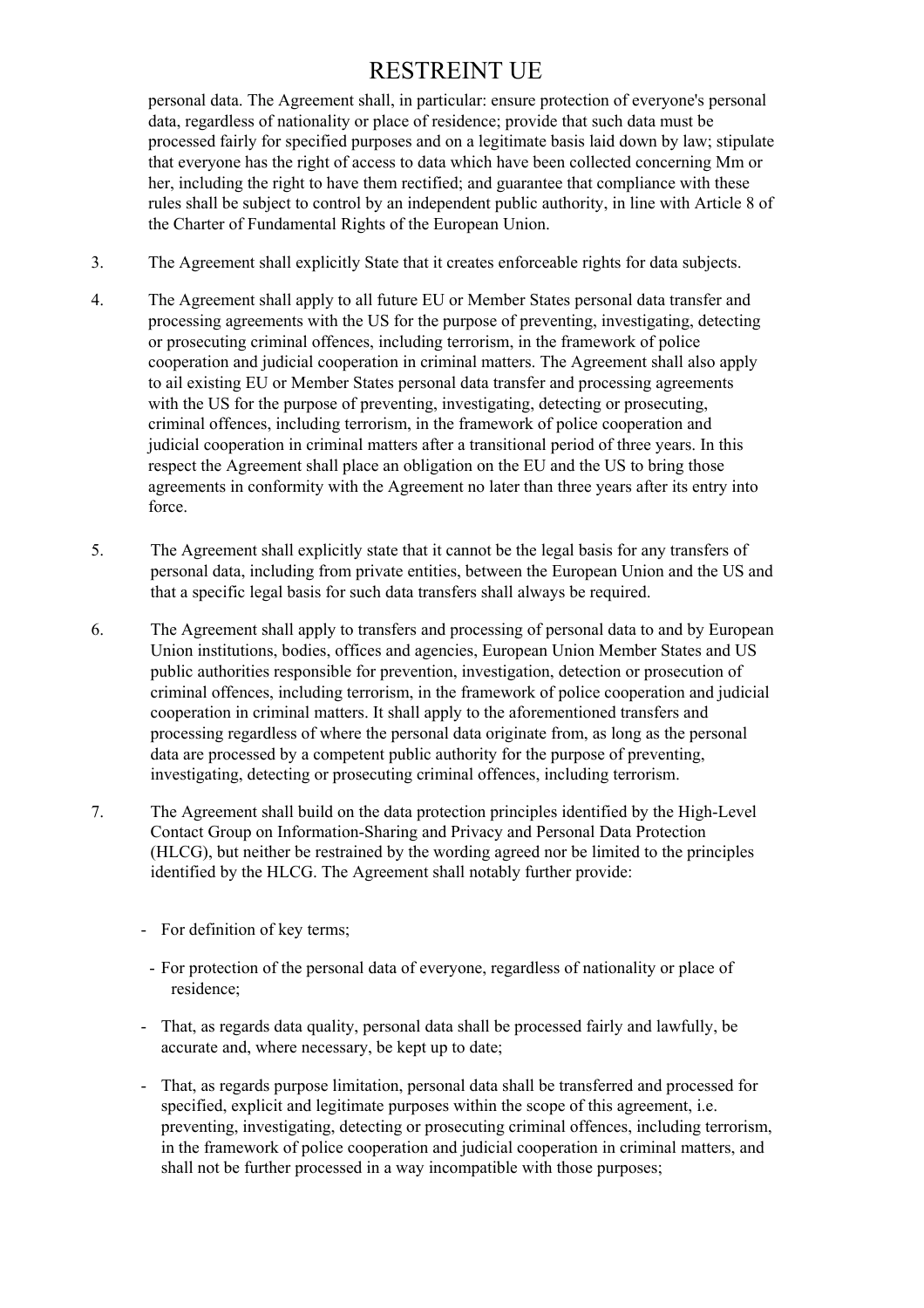- For the principle of data minimisation, i.e. that personal data shall be adequate, relevant and not excessive in relation to the purposes for which they are collected and/or further processed. In addition, the Agreement shall provide for an obligation to set appropriate time limits for erasure and for periodic review of the need for storage of the data;
- For the obligation for notification of any breach of personal data to the competent authority and the data subject and for a mechanism for implementing this obligation;
- That, as regards the security of processing, no person acting under the authority of the data Controller, including a processor, shall process personal data unless instructed by the Controller;
- For the logging or documentation of all processing of personal data for the sole purpose of verification of compliance with the data protection standards laid down in this Agreement;
	- For procedures enabling EU and US independent public authorities responsible for data protection to assist data subjects with exercising their rights under this Agreement, notably the right to access, rectification, erasure and redress;
	- For the right to direct access for individuals, should direct access need to be limited, the Agreement shall spell 'out the specific grounds for any necessary and proportionate restrictions. In the event of such restrictions to the right of direct access, the Agreement shall provide for indirect access by an independent public authority on behalf of the data subject;
	- $\sim$  For the right of data subjects to blocking, alongside rectification, objection and erasure;
	- For informing the data subject about the purpose of the processing, the identity of the Controller, the categories of personal data that are processed and any other information insofar as this is necessary to ensure fairness;
	- For effective and enforceable rights of administrative and judicial redress for any person whose data are processed under the Agreement;
	- That any onward transfer to and subsequent processing by competent authorities of a receiving country shall be in accordance with the rules and conditions laid down in this Agreement and any additional conditions of applicable international agreements. Moreover, the purpose limitation of the original transfer must be respected. The Agreement shall also provide that exceptions to the purpose limitation in relation to onward transfers can, in very specific circumstances for which due justification is given, be agreed upon in further specific agreements;
	- For prior written consent by the original sending country in the event of onward transfer to third countries or international organisations and for an obligation to inform, whenever possible, the data subject of any such onward transfer. In addition, the Agreement shall specify, as a condition for onward transfer, that the third country must provide an adequate level of data protection;
	- For the liability of public authorities for breaches of the Agreement, including when the data are processed on behalf of public authorities, *inter aha* laying down effective and dissuasive sanctions;
	- For the right to compensation for any person who has suffered damages as a result of unlawful processing of his or her personal data or any act incompatible with the data protection standards laid down in the Agreement.